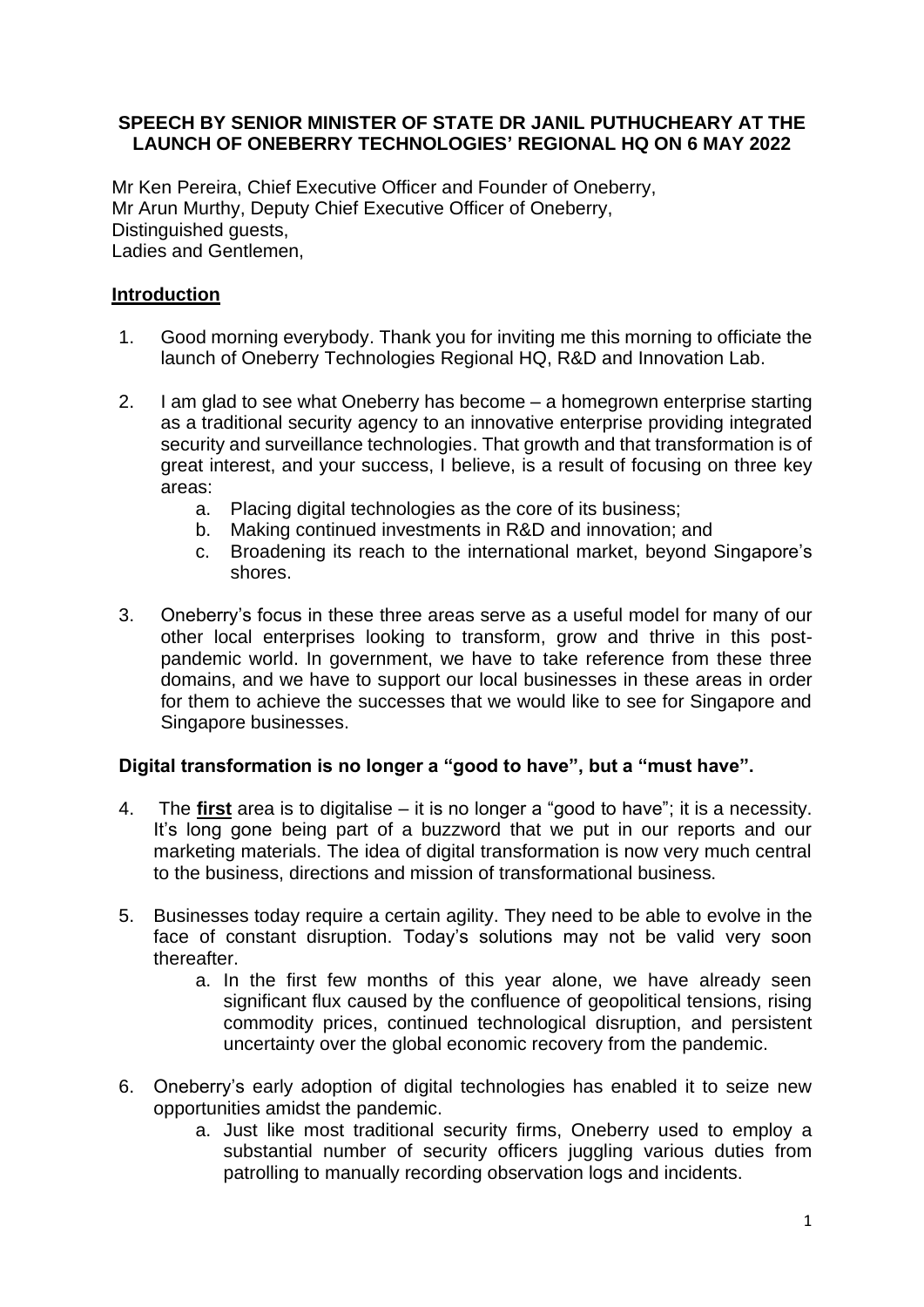- b. Today, Oneberry has become a leader in the security field –offering a range of automated security and surveillance solutions including robots, AI-assisted anomaly detection, as well as your ability to deploy pop-up command centres and implement cybersecurity systems. And I understand the partnerships that you are building with other organisations, such as M1, to offer a more integrated set of solutions. These solutions have helped to keep pace with the evolving risks that we continue to see in the security landscape today, and also helped to overcome manpower constraints that have proven to be exceptionally challenging with the pandemic and after.
- 7. This is why the Government remains committed to supporting the digital transformation of our local enterprises, which form the backbone of our economy<sup>1</sup>.
	- a. To make going digital simple, we launched the SMEs Go Digital programme in 2017. To date, more than 80,000 SMEs have tapped on the programme and adopted digital solutions.
	- b. There is also the Enterprise Development Grant to help defray costs for SMEs which are looking to automate their processes.

### **Innovation and R&D are critical enablers for businesses to stay ahead in a fastmoving digital space**

- 8. Beyond these important building blocks to help our companies on their digitalisation and transformation journey, the **second** area is of the Government's effort to help companies which are ready to push the boundaries further – through innovation and experiments to develop new ways to solve problems.
- 9. To better support local enterprises in their innovation journey,
	- a. The Government has set aside funding of 25 billion dollars, roughly 1% of our GDP to support research, innovation and enterprise over the five years - this is the Research Innovation and Enterprise Plan (**RIE 2025**). Part of this is being used to support R&D in the Smart Nation and Digital Economy domain, which spans several tech areas, ranging from Artificial Intelligence and cybersecurity to quantum computing. Of course, not all the funding for these technology areas is a result of these grants, because some of the grants and support are applied to use cases which then end up using Artificial Intelligence or quantum computing technologies. So the total amount committed to some of these technologies indeed is greater than what we have specified within our RIE 2025.
	- b. Other than funding, the Government has also developed a suite of supporting services and opportunities for enterprises who are keen to innovate and trial their solutions. For instance, the 5G open testbed to help companies develop, adopt and commercialise 5G solutions, or the

<sup>1</sup> SMEs employ two thirds of our workforce and contribute to nearly half of Singapore's GDP.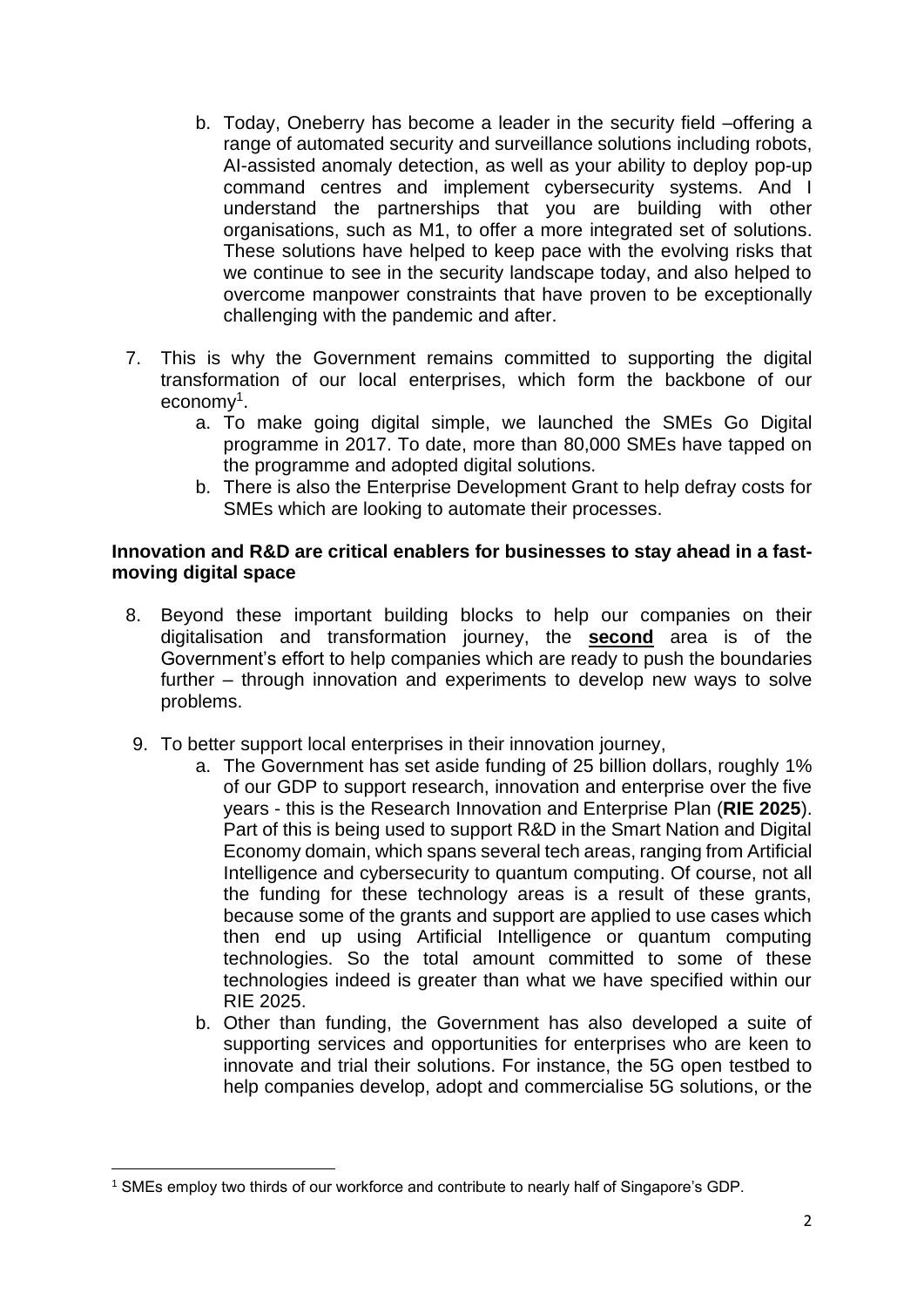Centre of Innovation (**COI**) for Electronics and IoT set up in partnership with Nanyang Polytechnic<sup>2</sup>.

- c. Our Punggol Digital District (**PDD**), Singapore's first smart business district also showcases Singapore's commitment to support companies in their creation of smart city solutions. Powered by the Open Digital Platform (**ODP**), it offers businesses "plug and play" digital infrastructure, to make it easier for companies looking to innovate. The ODP will facilitate access to real time data which will allow companies to refine their concepts and solutions in a risk-minimisation environment.
- 10.On this note, I am glad to hear that over the last two years, Oneberry has invested 10 million dollars in R&D, in areas like robotics, artificial intelligence & cybersecurity.
	- a. I look forward to touring Oneberry's 2<sup>nd</sup> active Command Centre later and to seeing your innovations, and I am very happy to hear that sustainability and clean energy is an integral component of Oneberry's approach to innovation and their strategy to be a key differentiator as we move forward to the future.
- 11. As you press on in your innovation journey, do take advantage of the various grants, testbeds and Centres of Innovations that we have put in place, to fine tune your solutions, as a way of optimising them before rolling them out to the market.

#### **Helping local enterprises internationalise**

- 12. This brings me to the **third** and final area on expanding into new markets through internationalisation. With the absence of physical boundaries in the digital domain, there are increasing opportunities for our local enterprises to set their eyes on international markets.
- 13. The Government is committed to helping companies scale up effectively, so as to compete on the global stage.
	- a. For instance, we launched the **Grow Digital** initiative in 2020 to help SMEs access new overseas markets without the need to establish an inmarket physical presence<sup>3</sup>,
	- b. While the **Global Innovation Alliance** network helps connect SMEs with major innovation hubs around the world.
- 14. I am pleased to hear that Enterprise Singapore's (**Enterprise SG**) Scale-up SG Programme has played a role in helping Oneberry to pivot to a higher-value technology-driven business model, not only domestically, but also to:

<sup>&</sup>lt;sup>2</sup> SMEs who are looking to embark on technology innovation can tap on array of ready resources available at Centre of Innovations. Centres are set up in partnership with selected polytechnics and research institutes. Nanyang Polytechnic serves as CoI for Electronics and IoT – area of focus include design consultancy and development of products/processes/services leveraging on embedded technology, wireless communications, imaging technology, clean energy & green technologies, computational intelligence and analytics, infocomm technologies, etc.

<sup>3</sup> Under this initiative, SMEs can tap on established Business-to-Business (B2B) and Business-to-Consumer (B2C) e-commerce platforms to sell overseas without a need for physical presence.